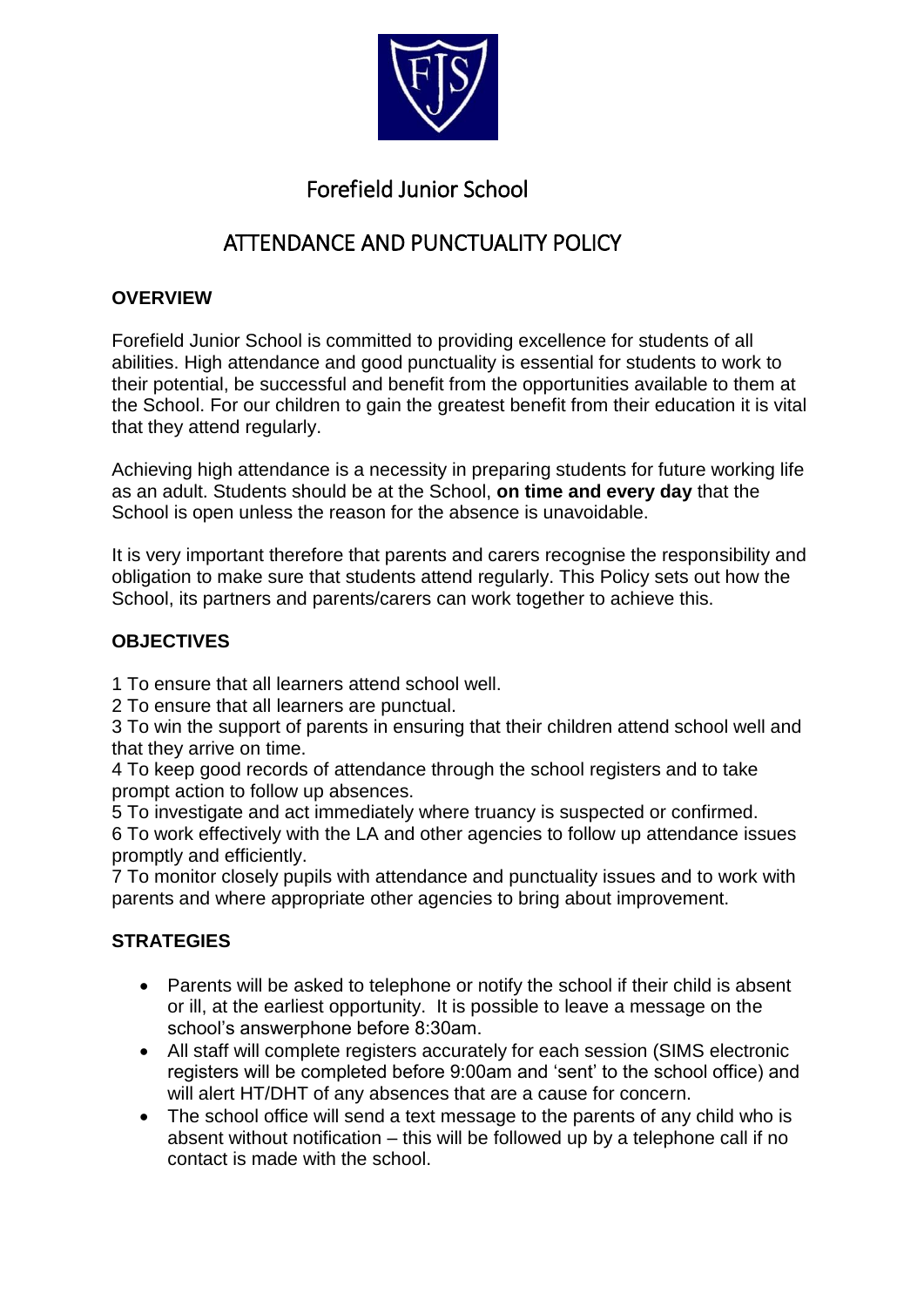- If, after texts and phone calls there is still no contact, the HT/DHT will take further action (further phone calls, texts or home visits) to ascertain the welfare of the pupil/family.
- Where a learner is developing a pattern of 'occasional' absences the parent will be contacted by letter and informed of the issues. The HT/DHT will continue to monitor the attendance and strive to work with the family to find solutions.
- We also send positive letters where attendance has improved or is consistently exemplary.
- Where necessary, the school will work closely with the LA to take action against those unlawfully keeping learners from school.
- Attendance & Punctuality are promoted daily in school with the aim of hitting our 97% Attendance target. Weekly assemblies focus on attendance and the school council receive £10 to spend on playground equipment every time our target is reached. Attendance Boards display our current attendance and Information regarding attendance/lateness is shared in newsletters.

# **LATENESS**

Poor punctuality is not acceptable. If a student misses the start of the day they can miss work and do not spend time with their class teacher getting vital information and news for the day. Late arriving students also disrupt lessons. Persistent poor punctuality will be highlighted to parents and the school will work with parents to resolve issues.

### **UNDERSTANDING TYPES OF ABSENCES**

Every half-day absence from the School has to be classified by the School (not by the parents), as either **AUTHORISED** or **UNAUTHORISED**.

Registers are taken twice a day by staff to record attendance marks for class. Registers are legal documents so the School staff are obliged to complete them accurately. Attendance marks are also recorded at every lesson to monitor student punctuality and guard against truancy. Information about the cause of any absence is always required from parents/carers, preferably in writing.

#### **Authorised**

Authorised absences are mornings or afternoons away from the School for a good reason such as illness, medical/dental appointments which unavoidably fall in School time, emergencies or other unavoidable causes.

#### **Unauthorised**

Unauthorised absences are those which the School does not consider reasonable and for which no "leave" has been given. This type of absence can lead to the Authority using sanctions and/or legal proceedings.

 Any problems with regular attendance are best sorted out between the school, the parents and the child. If a child is reluctant to attend, parents/carers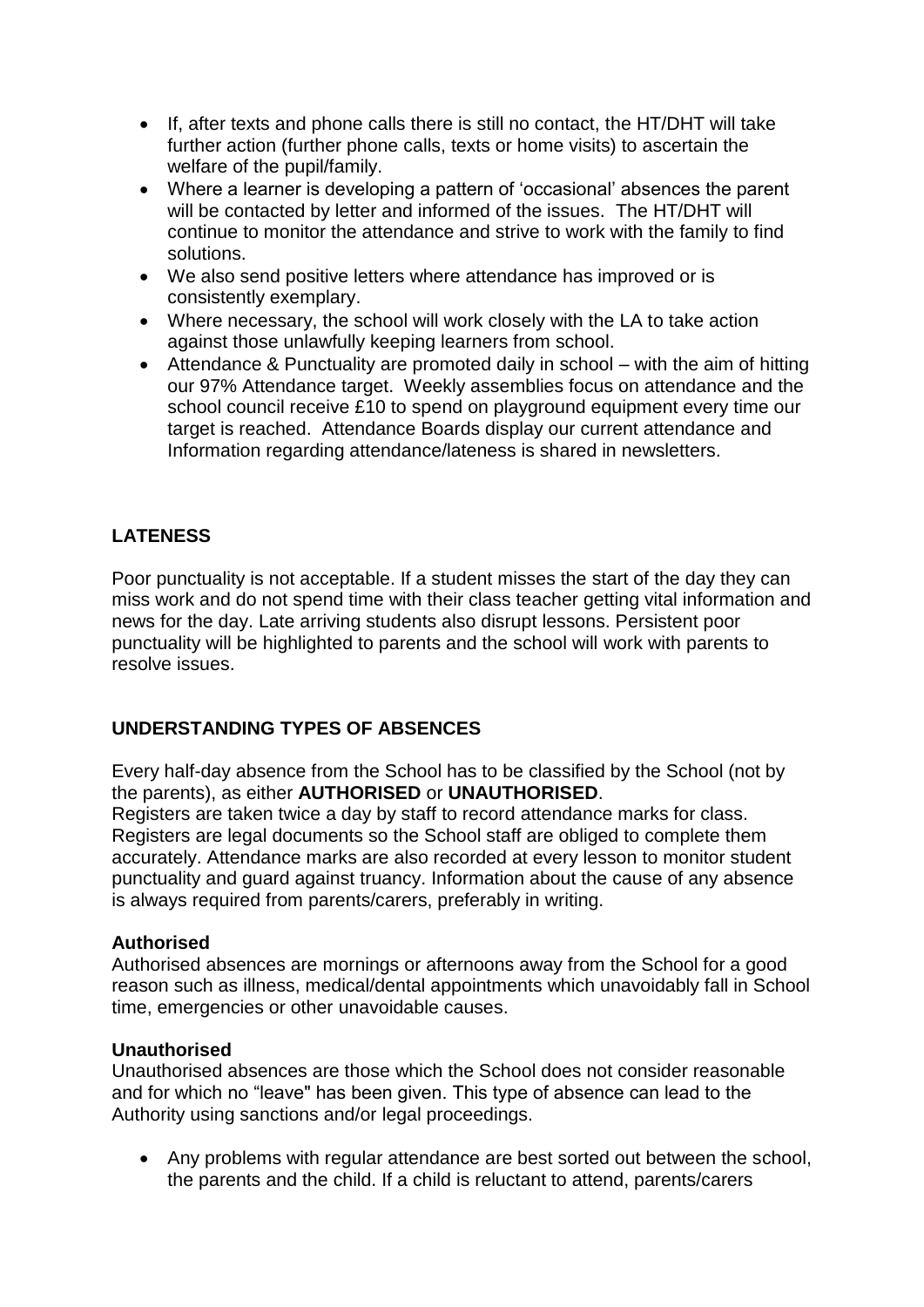should not condone their absence or to give in to pressure to excuse them from attending as this gives the child the impression that attendance does not matter.

#### **EXCEPTIONAL LEAVE IN TERM TIME**

There is no automatic entitlement in law to time off during school term time to have exceptional leave. Any period of leave taken without the agreement of the school, or in excess of that agreed, will be classed as unauthorised and may attract sanctions such as a Penalty Notice.

#### **Holiday during Term Time**

It is the school's policy not to grant holidays in term time – unless there are exceptional circumstances. Students have a total of 13 weeks holiday a year so parents should only request that they be able to take their child out of school under **exceptional circumstances**. This must be applied for in writing addressed to the Headteacher – forms are available from the school office. In this letter parents/carers should make clear the reasons why it is necessary to take their child(ren) out of school. Taking holidays in term time will affect a student's education and this is not acceptable. All application letters should be made in advance – allowing enough time for consideration to be made.

#### **PERSISTENT ABSENTEEISM (PA)**

A student becomes a 'persistent absentee' when they miss 10% or more schooling across the school year for whatever reason. Absence at this level will do considerable damage to any child's educational prospects. Forefield Junior School expects parents' fullest support and co-operation to tackle this. All absence is monitored thoroughly. Any case that is seen to have reached the PA mark or is at risk of moving towards that mark is given priority.

#### **CHILDREN MISSING IN EDUCATION**

"All staff should be aware that children going missing, particularly repeatedly, can act as a vital warning sign of a range of safeguarding possibilities. This may include abuse and neglect, which may include sexual abuse or exploitation and child criminal exploitation. It may indicate mental health problems, risk of substance abuse, risk of travelling to conflict zones, risk of female genital mutilation or risk of forced marriage. Early intervention is necessary to identify the existence of any underlying safeguarding risk and to help prevent the risks of a child going missing in future. Staff should be aware of their school's or college's unauthorised absence and children missing from education procedures." (Keeping Children Safe In Education 2018)

Our school will hold at least two contact numbers for every child. These will be used as part of the First Day Calling process. It is good practice to give our school additional options to make contact with a responsible adult when a child missing education, is also identified as a welfare and/or safeguarding concern.